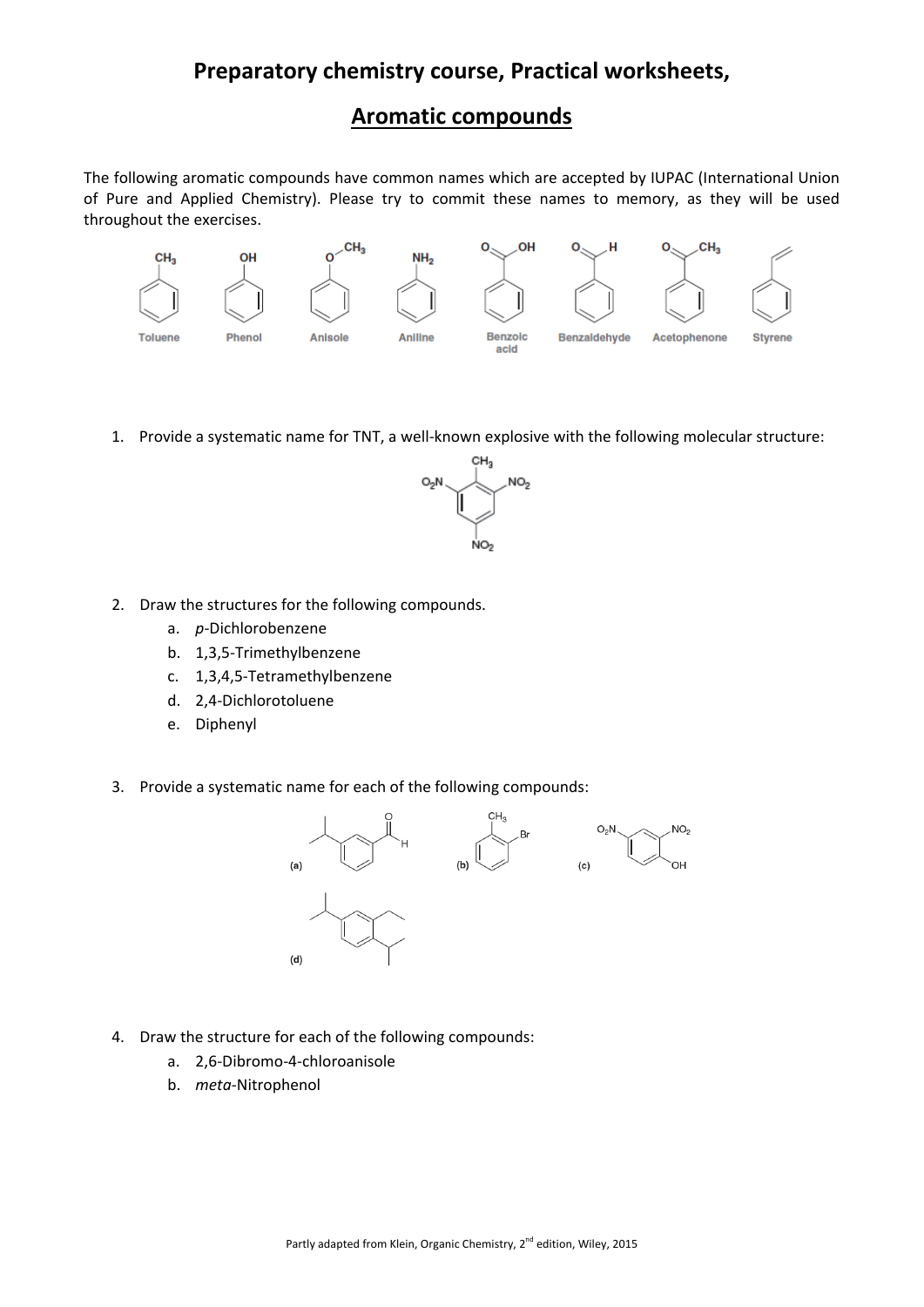# **Preparatory chemistry course, Practical worksheets,**

#### **Aromatic compounds**

- 5. The carbon-carbon bonds in benzene are
	- a. of equal length and are shorter than the double bond
	- b. of equal length and are midway between a single bond and a double bond
	- c. of equal length and are longer than the single bond
	- d. of unequal length and alternate as single and double bonds
	- e. none of these
- 6. Identify the number of  $\pi$  electrons present in an aromatic compound.
	- a.  $4n + 2$
	- b.  $2n + 2$
	- c. 4n
	- d. 2n
	- e. 3n
- 7. Try to predict whether each of the following compounds should be aromatic.



8. Determine whether each of the following ions is aromatic or anti-aromatic.



9. Explain the vast difference in  $pK<sub>a</sub>$  values for the following compounds



10. Try to predict which of the following compound will react more readily in an  $S<sub>N</sub>1$  reaction and explain why:



11. The chemical formula for the cyclopropenyl cation is  $C_3H_3^+$ . The structure of the three-membered ring is flat and contains a continuous system of overlapping p orbitals. The system contains a total of two  $\pi$  electrons. Draw an energy diagram (Frost circle) showing the relative energy levels of all MOs and predict whether this cation might exhibit aromatic stabilization.